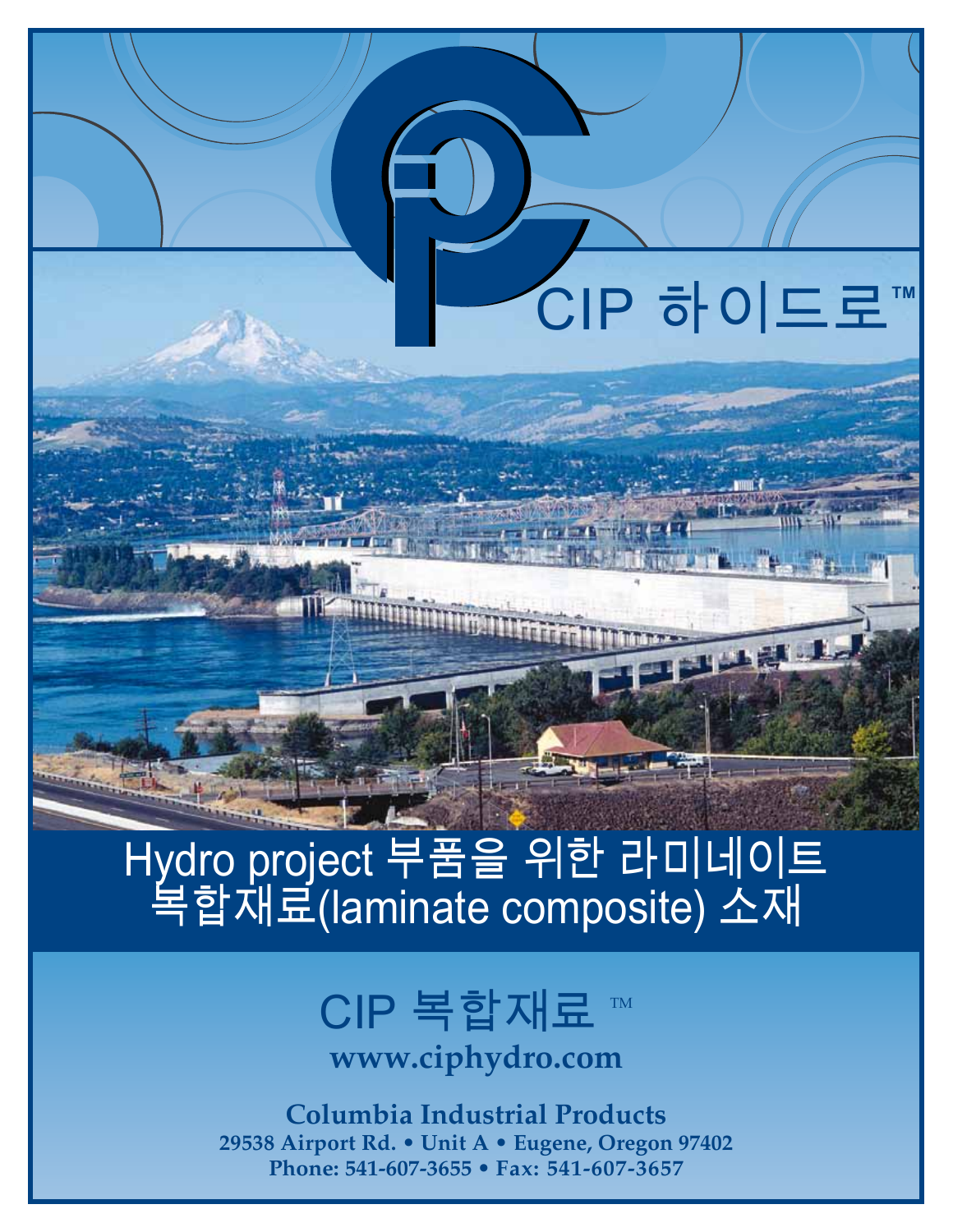## CIP 하이드로











## CIP 하이드로™

CIP 하이드로 복합재료 소재는 얇게 박판된 플라스틱 소재로, 열경 화성수지를 사용, 함침구조로 만들어졌습니다. CIP 하이드로 복합재 료의 물리적 특성과 공학적 특성으로 인해 훌륭한 베어링 자재를 만 들어냅니다. CIP 하이드로 복합재료는 디자인 엔지니어에게, 베어링 wear pads, gates, slides 및 다수의 기타 부품을 위해 하이드로 산업 에서 초기에 사용되던 전통적인 소재를 대체할 수 있는 매력적인 저 비용 대안을 제공합니다. CIP 하이드로 복합재료는 쉽게 기계화될 수 있고, 치수안정성이 좋으며, 유해하거나 독성 소재를 함유하지 않 습니다.

## CIP 하이드로 프로젝트의 부품들

- 
- ightharpoonup Bridge pivot wear pads **u** Trunnion bearings
- 
- ight Counter weight guide blocks Wicket gate linkage bearings
- 
- 
- 
- $\blacktriangleright$  Running blade adjuster bearings  $\blacktriangleright$  Chain guide/slides
- Screen bearings  $\&$  wear pads Servo wear rings
- ▶ Butterfly valve seals Trash rake bearing & wear pads
	-
- ightharpoontrol gate bearings vertical pump shaft bearings
	-
- ightharpoonup Fish screen bearings wicket gate bearings
- Lock gate bearings Wicket gate thrust washers
- ▶ Operating ring wear pads <br>• Floating mooring bitt roller bearings
	-
	-



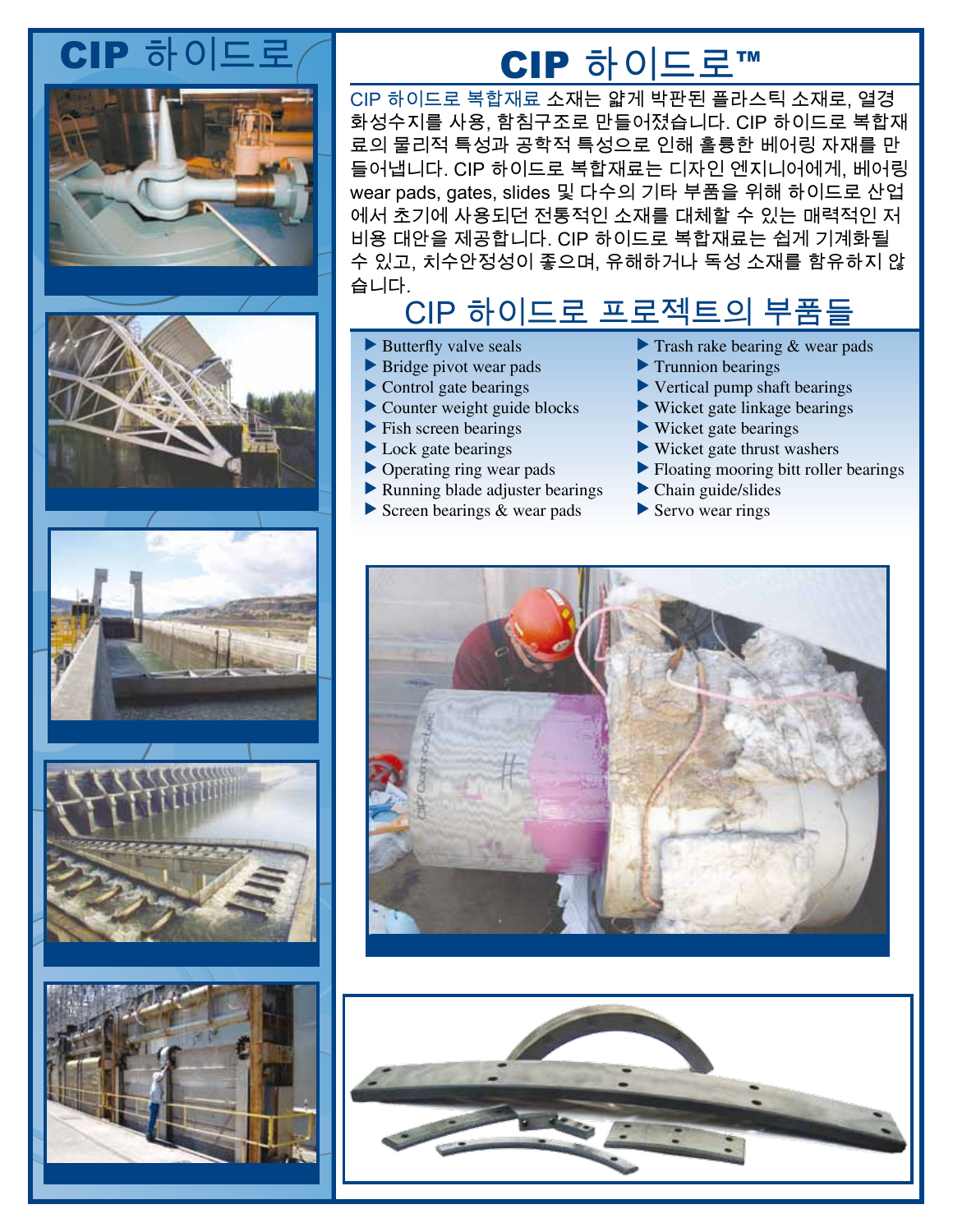## CIP 하이드로의 물리적 및 공학적 속성

압축 강도: (ASTM D695) 박판(Laminate)에 직각을 이룰 때: 35,000 PSI 박판에 대한(과 병렬시의) 압축 강도: 13,500 PSI 박판(부서지는)에 직각을 이룰 때: 50,000 PSI

장력: (ASTM D638) 10,000 PSI

탄성 장력 계수: (ASTM D638) 470,000 PSI

전단 강도: (ASTM D3846) 12,000 PSI

탄성 굴곡 계수: (ASTM D790) 260,000 PSI

로크웰 경도 : (ASTM D785) M100

밀도: (ASTM D792) .045 #/cu. in.

수분 흡수: (ASTM D570)  $< 1\%$ 





Wicket gate 연결을 검사하는 Marshal Waddington (USACE 측) 과 Steve Phillips (CIP 측)

#### 시험 결과

CIP 하이드로 복합재료는 Canada의 British Columbia 주, Surrey 에 소재한 Power Tech 실험실에서 테스트 받았는데, 아래와 같이 매우 낮은 마찰 계수 (coefficients of friction numbers)가 결과로 나왔다. 미군 엔지니어들은 CIP 이드로 베어링을 하이드로 로젝트에 승인된 소재로 록에 올렸습니다.

건식 정적 (Dry static) = .075<br>습식 정적 (Wet static) = .056 습식 정적 (Wet static) 건식 역동적 (Dry dynamic) = .065 습식 역동적 (Wet dynamic) = .046



Wicket gates 재정비 준비가 된 wicket gate